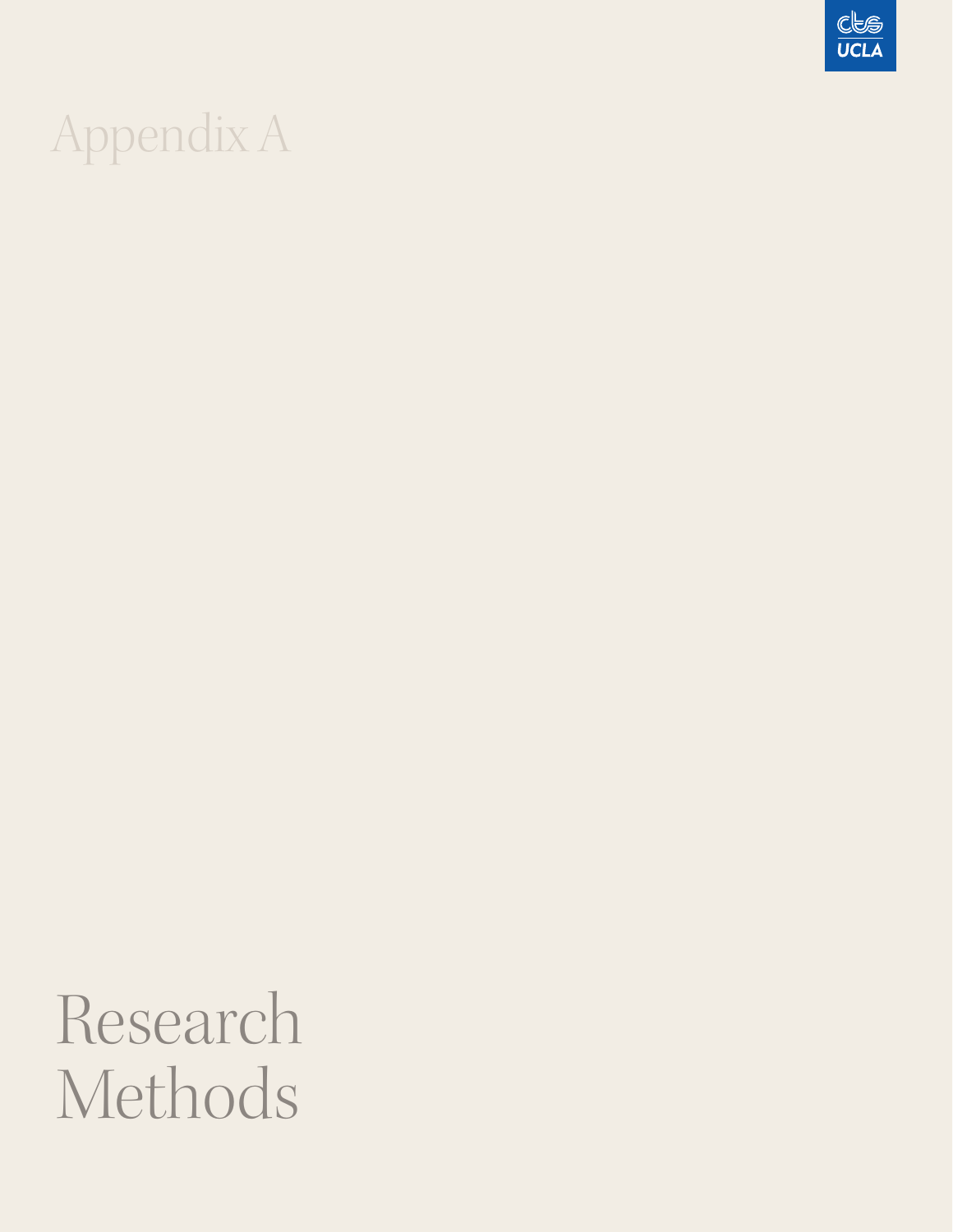

Empirical data collected for this landscape report includes two large focus groups, individual student interviews, and one-on-one interviews with partners in Early childhood, Higher Education, and Nonprofit organizations. Data for K-12 homeless student enrollment was synthesized and analyzed from Data Quest, which is compiled by the California Department of Education.

| Summary of<br>Participants<br>$(N=155)$                                                     | Focus Group participants: 119<br>[e.g., Nonprofit Organizations, Service Providers, Foundation Organizations, State<br>Agency Partners, McKinney-Vento Liaisons, K-12 school staff, K-12 school educators,<br>K-12 District and County Partners, Higher Education partners]<br>Student Interviews: 13<br>Interviews with Nonprofit Organizations: 4<br>Interviews with Higher Education: 8<br>Interviews with Early Childhood Partners: 7<br>Interviews with leaders in the CA Department of Education: 4 |
|---------------------------------------------------------------------------------------------|-----------------------------------------------------------------------------------------------------------------------------------------------------------------------------------------------------------------------------------------------------------------------------------------------------------------------------------------------------------------------------------------------------------------------------------------------------------------------------------------------------------|
| Focus Groups                                                                                | Key stakeholders representing a range of organizations from early childcare to higher<br>education agencies were convened to reflect on the challenges and barriers they face<br>when trying to better support students and families experiencing homelessness.                                                                                                                                                                                                                                           |
| Student<br>Interviews                                                                       | The research team conducted thirteen one-on-one interviews with students over<br>the age of 18 from across the state who have experienced homelessness and housing<br>instability. With the support of colleagues in CDE, local K-12 district offices, and<br>community stakeholders, we were able to interview a total of thirteen students. We<br>asked students to share their experiences with homelessness and housing instability<br>while in school, either in K-12 and/or in Higher Education.    |
| Interviews with<br><b>Educators</b> , Services<br>Providers, and<br>Nonprofit Organizations | A total of 19 individual interviews were conducted with additional educators and<br>services providers. In our focus groups, we had a majority of K-12 educators and<br>school officials. Therefore we conducted individual interviews with additional early<br>childhood, higher education, and nonprofit stakeholders.                                                                                                                                                                                  |
| <b>Empirical Data</b><br>Analysis                                                           | Data collected from the focus groups and the interviews were analyzed by the<br>research team using Dedoose, a qualitative data analysis software. We conducted<br>a two-cycle coding analysis (Saldaña, 2015), using In Vivo and Focused codes to<br>generate the findings of this report. Also, after each focus group, we held review<br>sessions where participants provided feedback on preliminary findings.                                                                                        |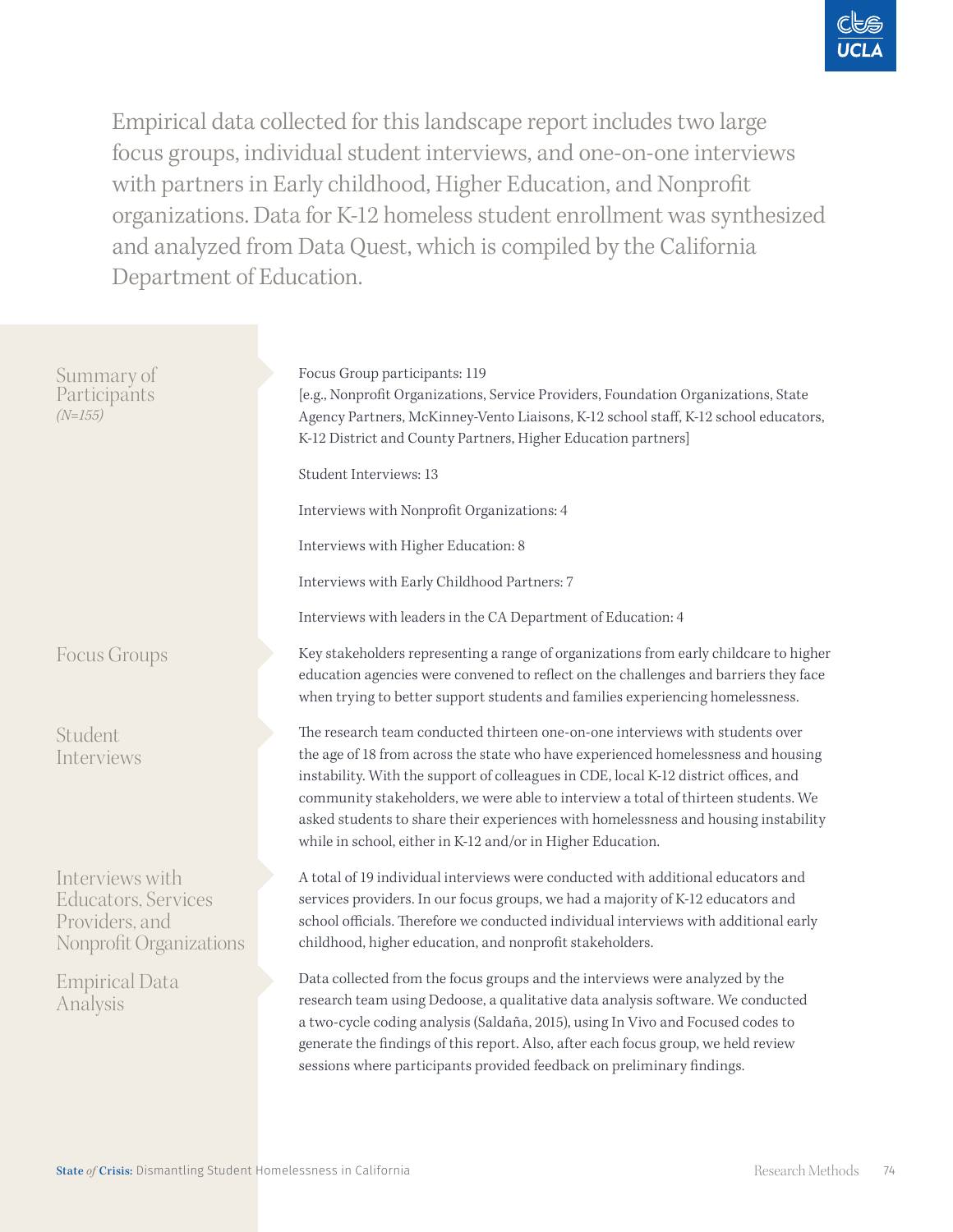## **About California Department of Education Data**

Data collection begins at the school and LEA level. Each LEA has a local liaison for homeless education who is responsible for ensuring the identification of homeless students through coordinated activities with other school personnel and community agencies. The liaison is also responsible for working with the LEA's data staff and the State Coordinator to ensure the LEA provides accurate data that meets the required elements outlined by the Secretary of Education.

The homeless student data presented in section five was was compiled from DataQuest, the California Department of Education's (CDE) web-based data reporting tool. These data are submitted and certified by Local Education Agencies (LEAs) and charter schools as part of the annual End of Year 3 (EOY 3) submission in the California Longitudinal Pupil Achievement Data System (CALPADS). We analyzed K-12 homeless student enrollment data for the 2018-2019 academic year and disaggregated by race and ethnicity. We used the data descriptors used by CDE [e.g., enrollment rates, suspension rates].

This report displays the annual cumulative K-12 public school enrollment by student ethnicity and grade level for the selected report level (state and county) and year. At the time of collection, cumulative enrollment was retrieved from DataQuest's "Chronic Absenteeism Rate" data report under the "Cumulative Enrollment" column disaggregated by program subgroup "Homeless" and filtered by "Yes" for students experiencing homelessness and "No" for non-homeless students (CDE, 2019d). Although no specific cumulative enrollment report exists on DataQuest at the present time, the CDE recently posted cumulative enrollment downloadable files at https:// www.cde.ca.gov/ds/sd/sd/filesenrcum.asp.

Suspension Rates

Enrollment Rates

California K-12 Homeless Student Enrollment Data

## Chronic Absenteeism

Suspension rates were used as the primary indicator for discipline. Suspension calculations include both in-school and out-of-school suspensions in the numerator, and the denominator is determined by cumulative enrollment of all students enrolled at a school during the school year at the selected entity for the selected population using the available filters. The program subgroup was set to "Homeless" and filtered by "Yes" for students experiencing homelessness and "No" for non-homeless students (CDE, 2019c).

This report provides a total count of cumulatively enrolled students who were eligible to be considered chronically absent (Chronic Absenteeism Eligible Enrollment) and a count of students who were determined to be chronically absent (Chronic Absenteeism Count). These two counts are used to determine the Chronic Absenteeism Rate (Chronic Absenteeism Count divided by Chronic Absenteeism Eligible Enrollment) at the selected entity for the selected population using the available filters. Students are determined to be chronically absent if they were eligible to be considered chronically absent at the selected level during the academic year, and they were absent for 10% or more of the days they were expected to attend (CDE, 2019d).